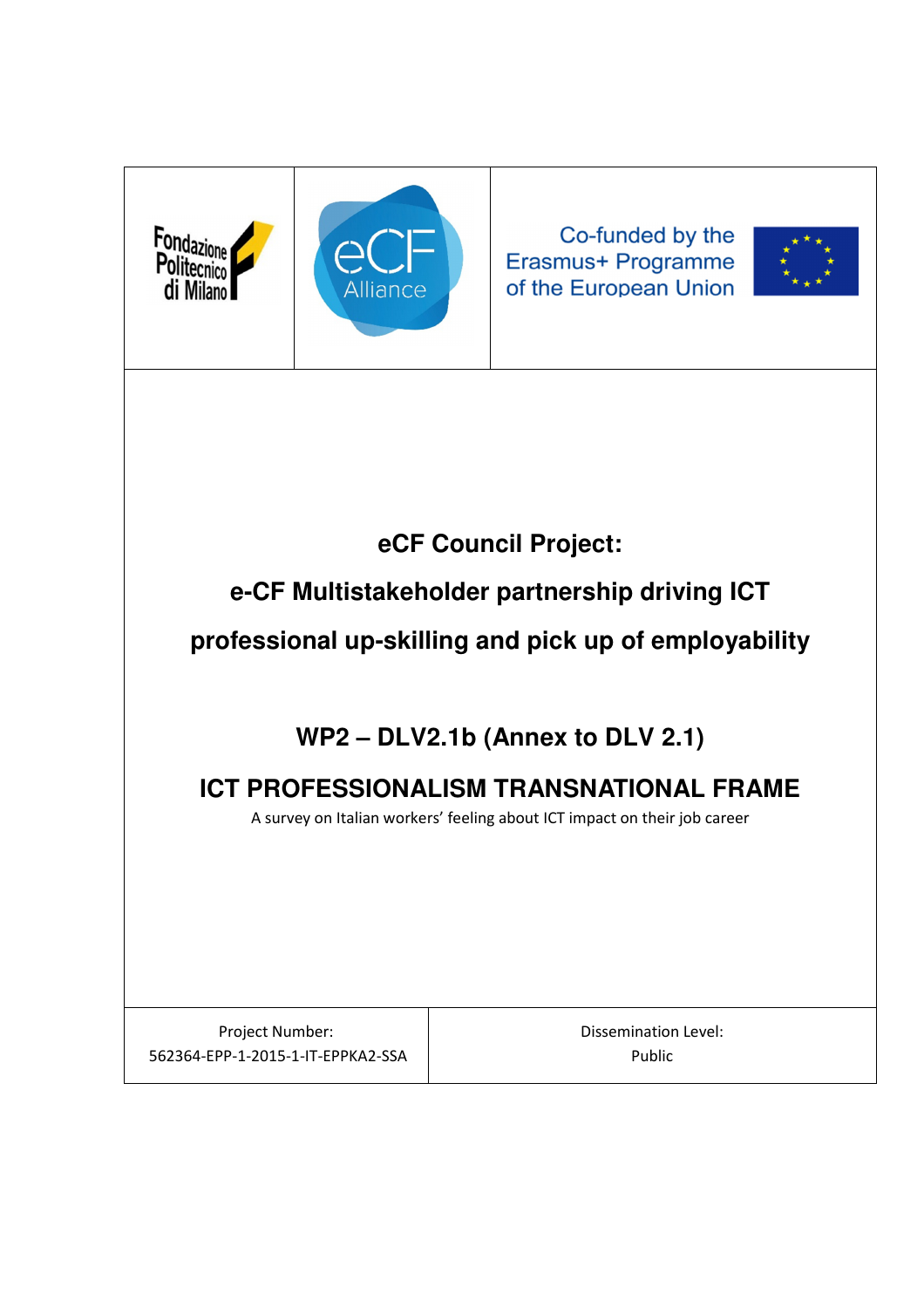

| <b>Version</b> | <b>Date</b> | Chapter               | Change                                                                                   | Made by                                  |
|----------------|-------------|-----------------------|------------------------------------------------------------------------------------------|------------------------------------------|
| 0.01           | 2017/04/14  |                       | draft version                                                                            |                                          |
| 0.02           | 2017/04/28  | Whole doc             | Conclusion and graphics                                                                  | Massimiliano<br>Lepratti (CGIL-<br>FIOM) |
| 0.03           | 2017/05/03  | General document info | eCF doc formatting<br>٠<br>Adding graphics<br>٠<br>Inserted original survey<br>٠<br>text | Paolo Vercesi<br>(FPM)                   |

### Support and disclaimers

This project has been funded with support from the European Commission.

This publication [communication] reflects the views only of the author, and the Commission cannot be held responsible for any use which may be made of the information contained therein.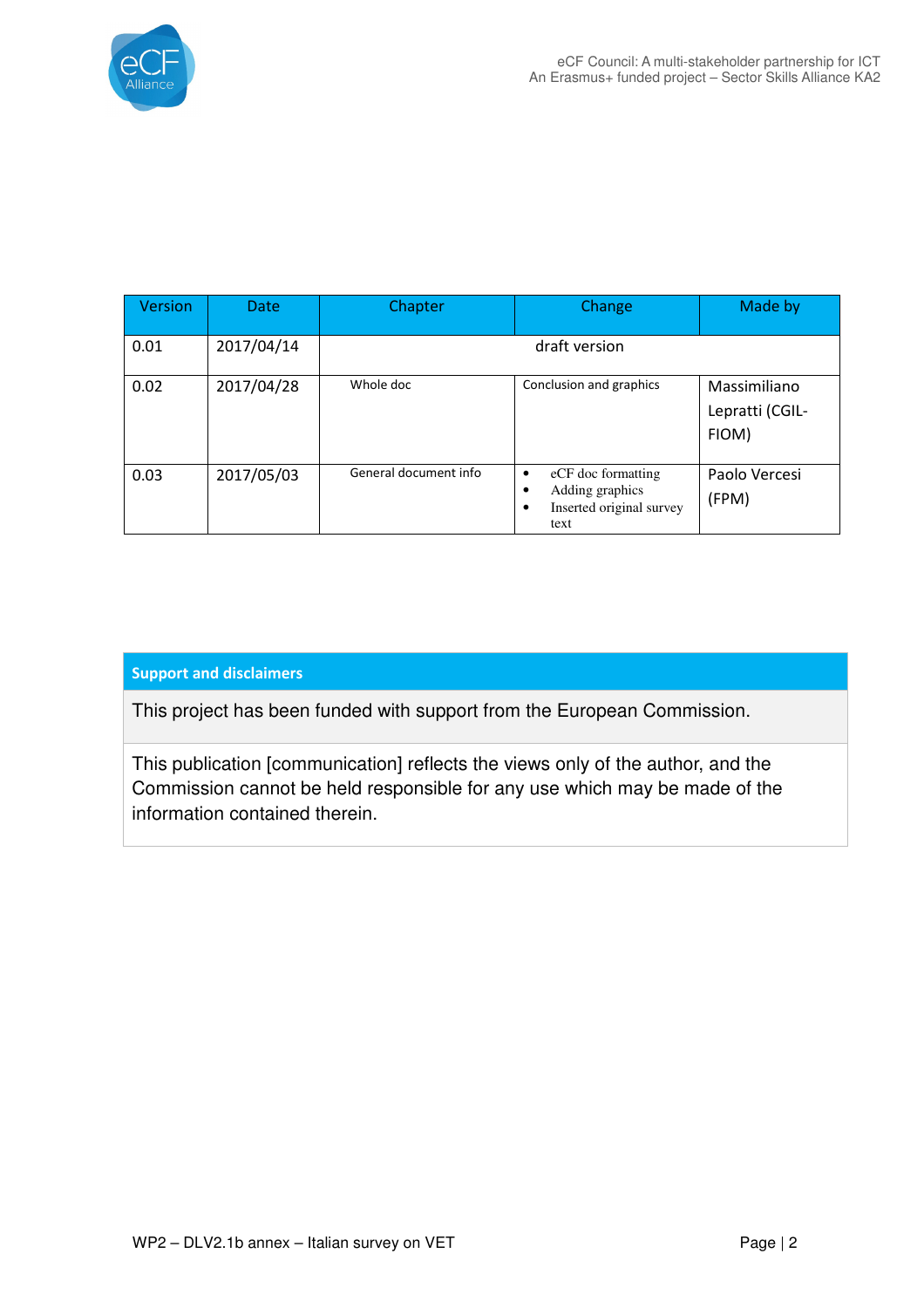

# **Contents**

## 1) THE PROCESS

According to the project manager, the FIOM Lombardia in the period September 2016 - April 2017 has developed a survey tool to assess the outcomes of professional training in the field of ITC, directly with the workers involved.

The instrument has become useful for two reasons:

1) in Italy there are no recent survey which measure outcomes of vocational training, collecting the views directly by the workers; evidently they do not even exist specific survey on the outcome of vocational training in the field of ITC.

2) A survey, which investigates the mechanisms for improving the effectiveness of proposals for professional training on ITC, provides guidance for the trainings provided by Ecf Council Ecf

The design of the instrument took place in 4 phases:

• **In the first phase** (September-October 2016) the initial draft has been discussed with the head of training of the CGIL Lombardy, the vast general union to which the FIOM belongs (as an organization related to a specific category of workers). The discussion was necessary for several reasons:

a) the formative experience of the general Confederation (CGIL) is much more extensive and rich;

b) the CGIL reaches an audience of workers belonging to a wider world than the one reached by FIOM alone.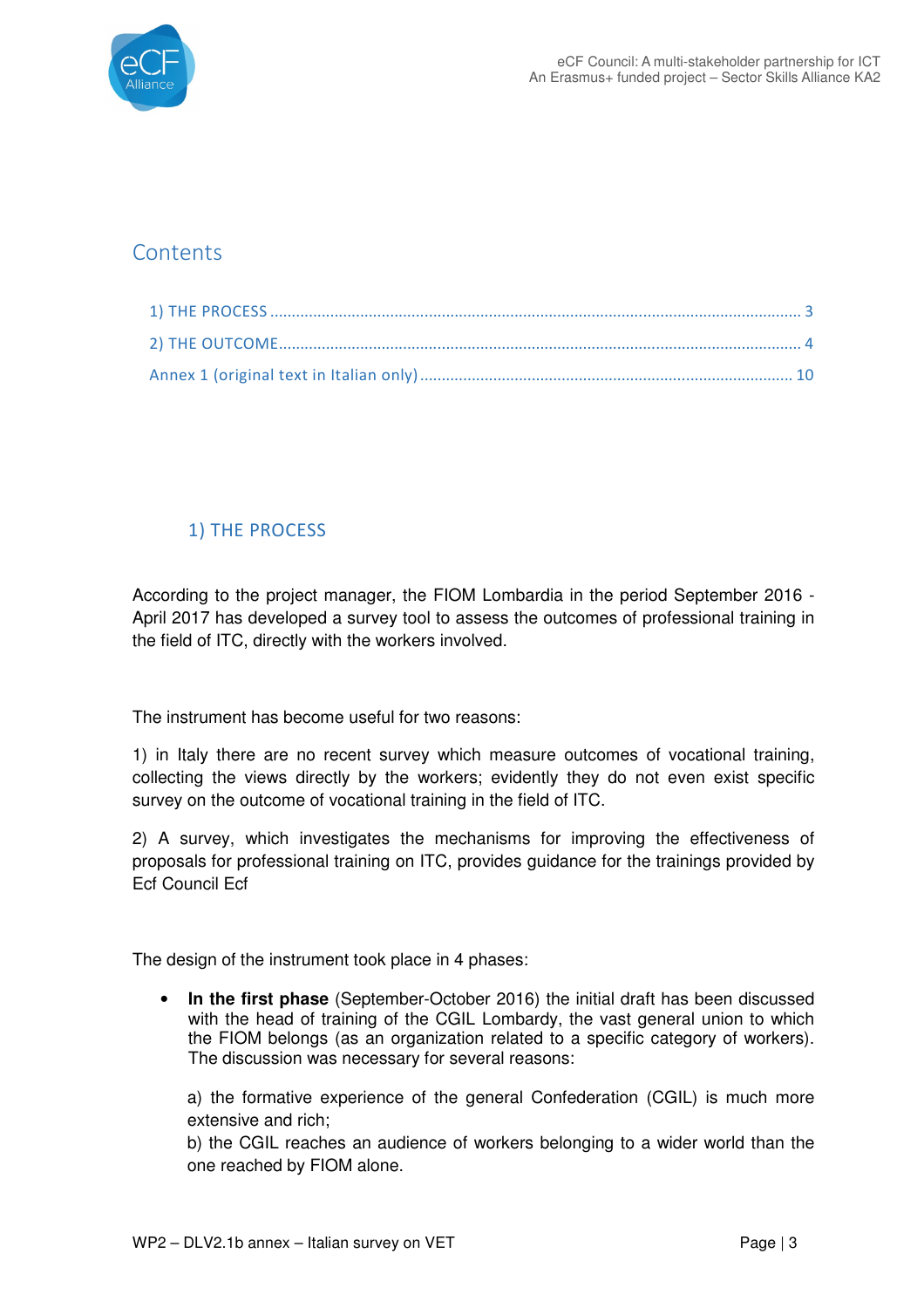

After extensive discussion the head of formation of CGIL Lombardy suggested to discuss with the CGIL person in charge of vocational training for the refinement of the survey instrument and the identification of the audience to which submit it.

- **In the second phase** (November and December 2016) the person in charge of vocational training for CGIL has made a number of possible hypotheses on the audience to which to address the survey. The variables considered were:
	- o a) consistency between the recipients of the eCF Council project and the different categories of recipients of vocational training (young people of school age, adults who have a job, unemployed adults, adults who are to lose their jobs);
	- $\circ$  b) the feasibility to reach the target group;
	- $\circ$  c) the channels through which to reach them. At the end of the scan path it has been chosen the categories of adult on job and has been identified in a vocational training entity (the CESVIP Lombardia) the most appropriate channel to reach them.
- **In the third phase** a collaborator of FIOM has contacted the CESVIP and during meetings held at the institution's headquarters (in January 2017) and in the course of telephone meetings and email exchanges were defined the survey questions and the channel administration (the CESVIP courses currently active).
- **In the fourth phase** (February 2017) FIOM has designed the survey questionnaire (Annex – Italian original text only), compared it with the project leader and then sent the final version to CESVIP who has sent that to the local offices of the organization for the submission to the participants.

The participants have filled the questionnaires during the vocational training courses organized by CESVIP

## 2) THE OUTCOME

### **The sample**

Between February and March 2017 **154 people** completed the questionnaire in eight different provinces of Lombardy. All participants at the time of compilation had a job

- The prevalent size of their companies is less than 51 employees (103 answers)
- 29 people refer to work activities related to the trade area and 120 to the "other services" area (among them, the health and educational areas were clearly dominant), the others did not respond. No one has indicated the other two possible areas (buildings and manufacturing).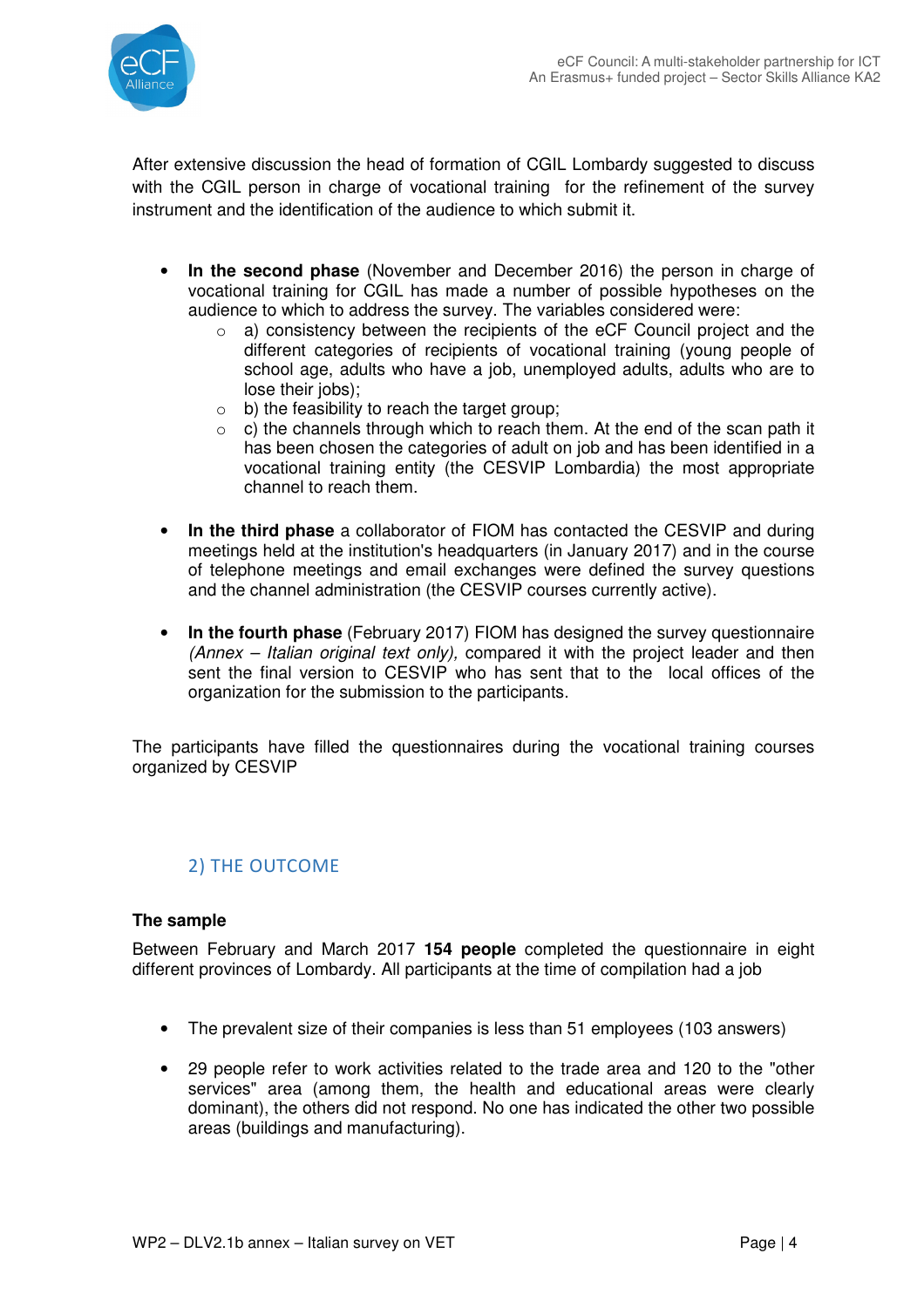



• Mostly (87 out of 153 answers, one person did not answer) are people under the age of 41.



The most prevalent contractual category of the participants is that of employment (99), there are also 16 executives and mid executives, others claim to be workers or do not respond.



• 7 people declared to be a "very mobile workers" (ie workers who have changed at least four jobs over the last 7 years), 10 "fairly mobile workers" (ie workers who have changed at least two jobs over the last 7 years); all the others have declared themselves "poorly mobile workers" or have not responded.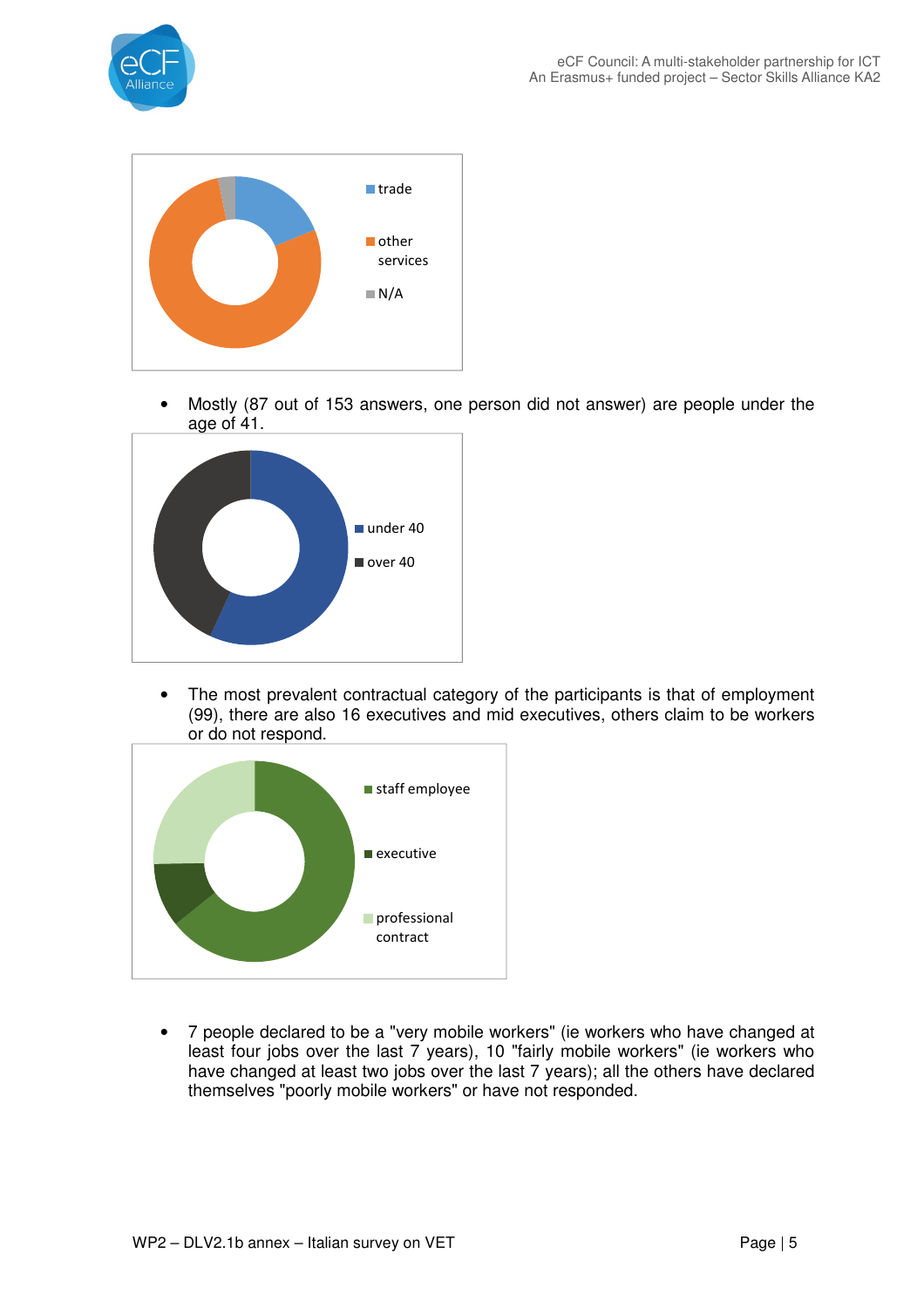



• 80 people (51,98%) said they had attended at least two professional courses lasting for at least 15 hours in the last 7 years.

**Figure**: Percentages of those who have attended at least two professional courses lasting for at least 15 hours in the last 7 years



#### **Training Utilities**

It is significant to note that almost all respondents (144 of 154 ie 93.5%) have declared that the vocational trainings have improved "somewhat" or "a lot" **skills and knowledge**  relating to the conduct of their work (none Judged them totally useless).

In 119 (the 77.27%) have however said they have found them "somewhat" or "very" useful for the improvement of the working **career** (in this case no one has found them useless).

#### **Online training**

45 participants (29.22%) attended online vocational training courses.

9 of them (20%) stated that they preferred online experience in physical training, while the other 36 expressed a different opinion.

Among the 45 who followed on-line, 26 people (57.8%), whatever the answer to the previous question, stated "somewhat" or "very" useful training for their work career.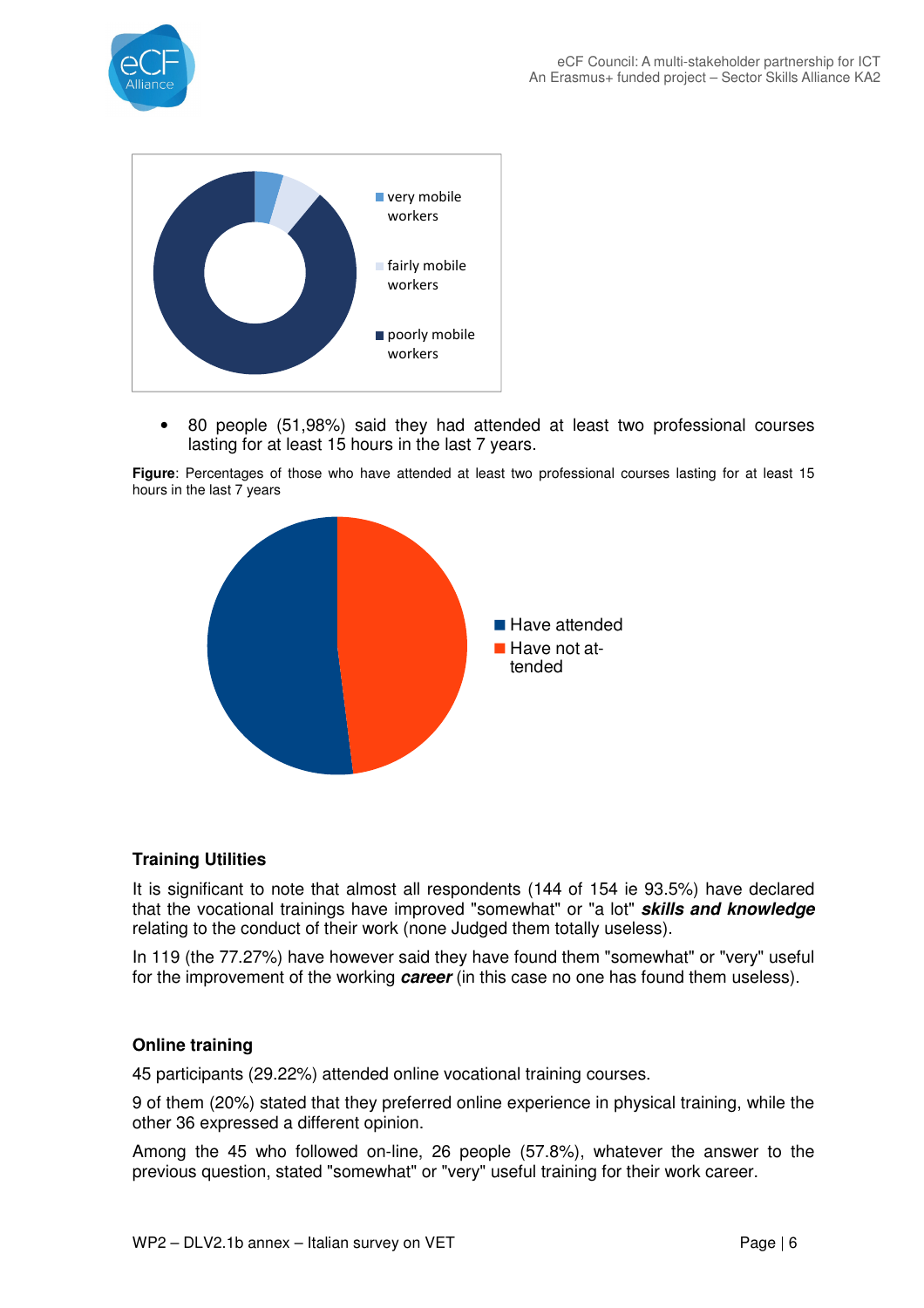



### From this point of view, **on-line training proved to be less effective than physical training (77.27% of positive opinions compared to 57.8%).**

**Figure**: Percentage of positive opinions after different kind of course



Only in 32 cases (20.78%) participants declare in their companies there are programs or tools (Website, App, MOOC) dedicated to the on line training of workers. Of these 32 cases, 19 are referred to companies with more than 250 employees (the 59, 37% of the sub-sample considered, while at the general sample level, companies with more than 250 employees are 21.43%).

#### **So there is a close proportionality between the size of the company and the possibility of using on-line training tools-programs.**

It should be noted that 78.57% of those who have these programs or tools available, find "on line" training about their work career "quite" or "very" useful (while the overall percentage was 57.8%). **So it is plausible that declarations on the utility of on line courses are directly proportional to the availability of technical facilities.**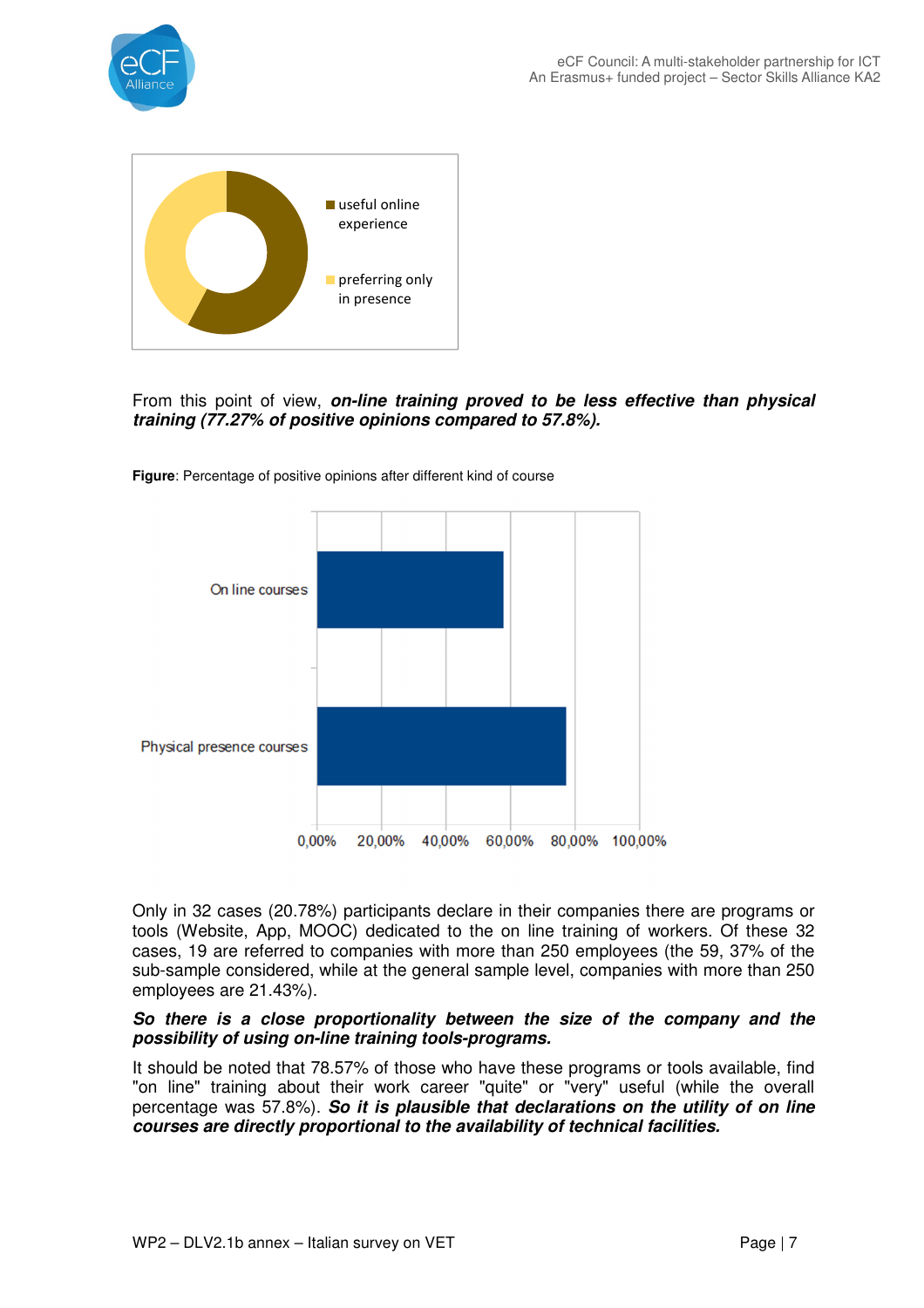

## **Certification**

85 participants (55.19%) completed the course (on line or in attendance) receiving a certificate of attendance, while 30 (19.48%) received a certification. **It is interesting to note that there is no match between the type of recognition and the utility that it has produced for the worker.**



#### **Skills**

- Use **new IT applications** in the work (eg building an on line questionnaire): 40 participants in the investigation (25.97%) claim to own it.
- To promote **IT innovations** for the group you work with: 31 participants in the investigation (20.13%) claim to own it.
- Manage actions and strategies against **computer intrusion**: 18 participants in the investigation (11.69%) claim to own it.
- Know how to design or make the transformation of a physical or paper **procedure** in **digital** / on line version 48 participants in the investigation (31.17%) claim to own it.

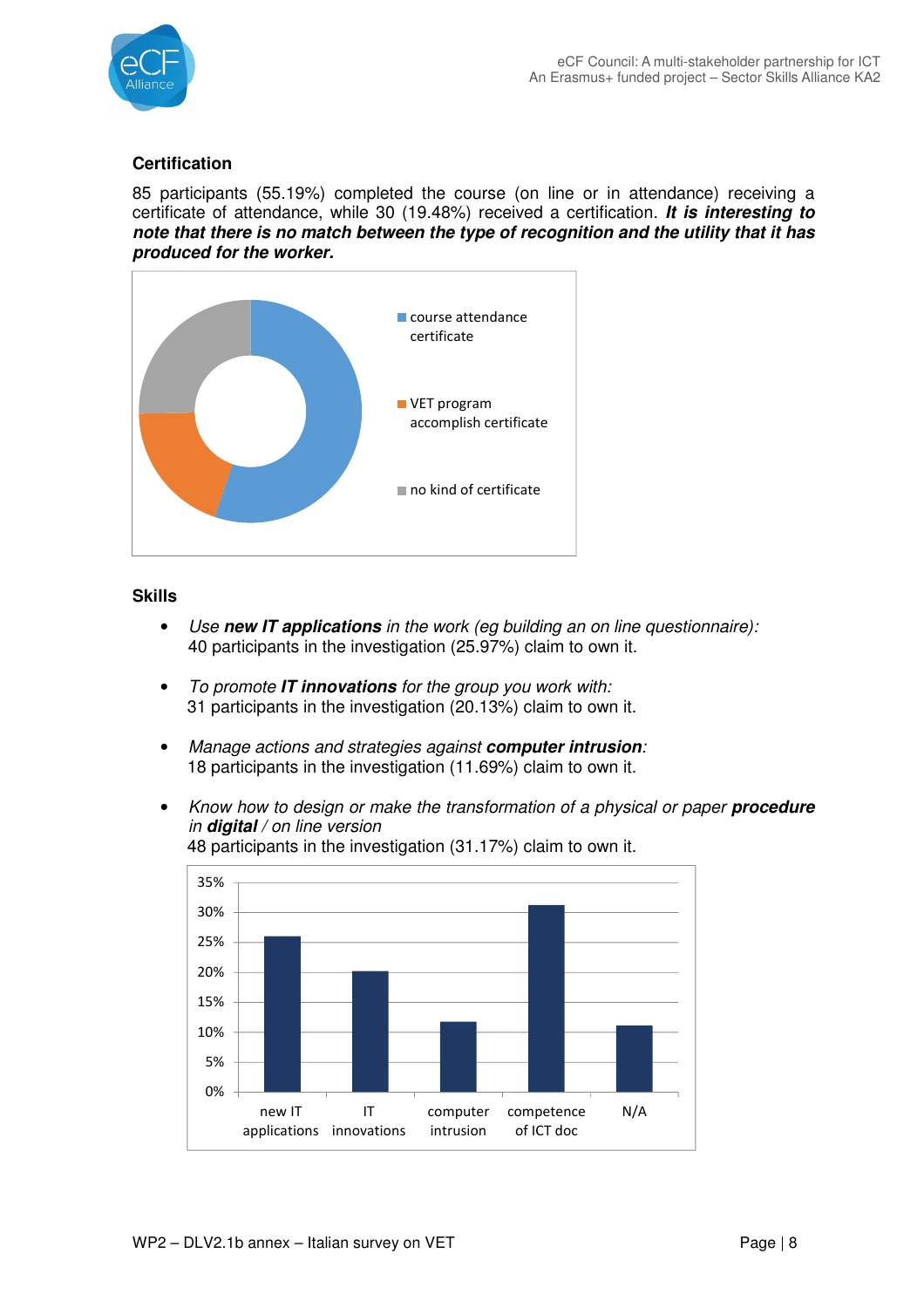

## **Utility**

- Use new IT applications at work (eg building an on line questionnaire): 47 survey participants (30.52%) state it as "somewhat" or "very" useful.
- To promote IT innovations for the group you work with: 44 participants in the survey (28.57%) state it as "somewhat" or "very" useful.
- Manage actions and strategies against computer intrusion: 41 participants in the survey (26.62%) state it as "somewhat" or "very" useful.
- Know how to design or make the transformation of a physical or paper procedure in digital / on line version 36 participants in the survey (23.38%) state it as "somewhat" or "very" useful.



Figure: Percentages of those who own or state (quite or very) useful the digital skills listed below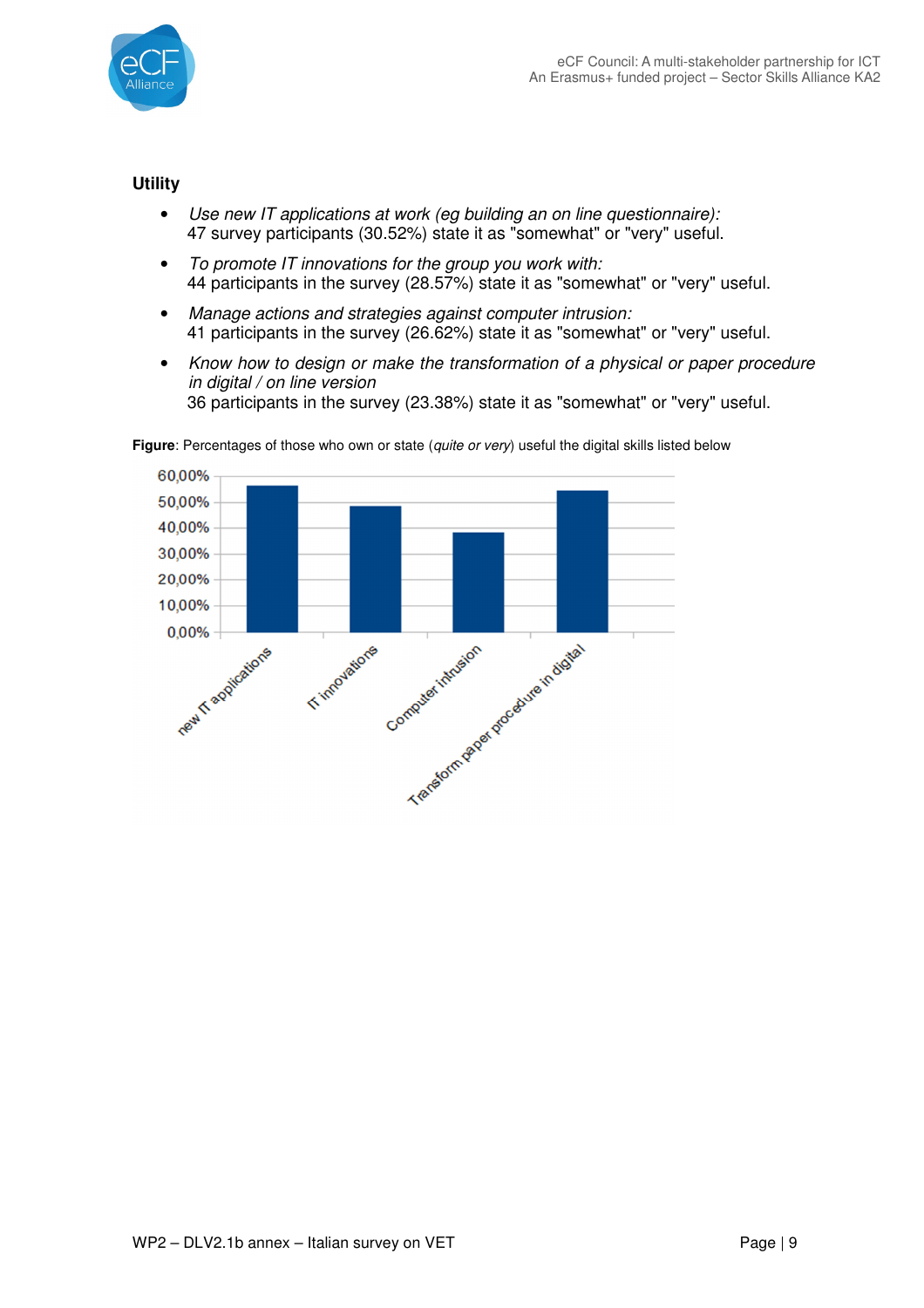

## Annex 1 (original text in Italian only)

# QUESTIONARIO

NB barrare ogni volta la risposta prescelta

Data di compilazione: ………...

NB Il questionario si inserisce all'interno del progetto europeo citato nell'intestazione. L'obiettivo è indagare quali esiti la formazione professionale produce, con una particolare attenzione alle competenze informatiche. I risultati raccolti serviranno per orientare meglio I materiali formativi prodotti dal progetto e i processi attraverso cui proporli. Grazie molte per la collaborazione.

|  | SEZIONE 1: PROFILO (anonimo) DEL LAVORATORE/TRICE |
|--|---------------------------------------------------|
|  |                                                   |

| 1) Età      |          |          |        |          |
|-------------|----------|----------|--------|----------|
| meno di 25; | $25-40;$ | $41-50;$ | 51-60: | oltre 60 |

#### 2) Titolo di studio:

diploma elementare; diploma scuole medie; diploma scuola superiore; laurea triennale; laurea quinquennale o equivalente

3) Tipo di contratto attualmente in essere dirigente, quadro; impiegato; operaio; altro

4) Mansione attualmente svolta/e: (NB indicarne una)

……………………

| 5) Dimensioni dell'azienda                |              |             |                |
|-------------------------------------------|--------------|-------------|----------------|
| meno di 10 dipendenti;                    | tra 10–50;   | tra 51–250; | oltre 250      |
| 6) Categoria dell'azienda<br>costruzioni; | manifattura; | commercio;  | altri servizi; |

7) Provincia presso cui si trova la sede di lavoro

……………………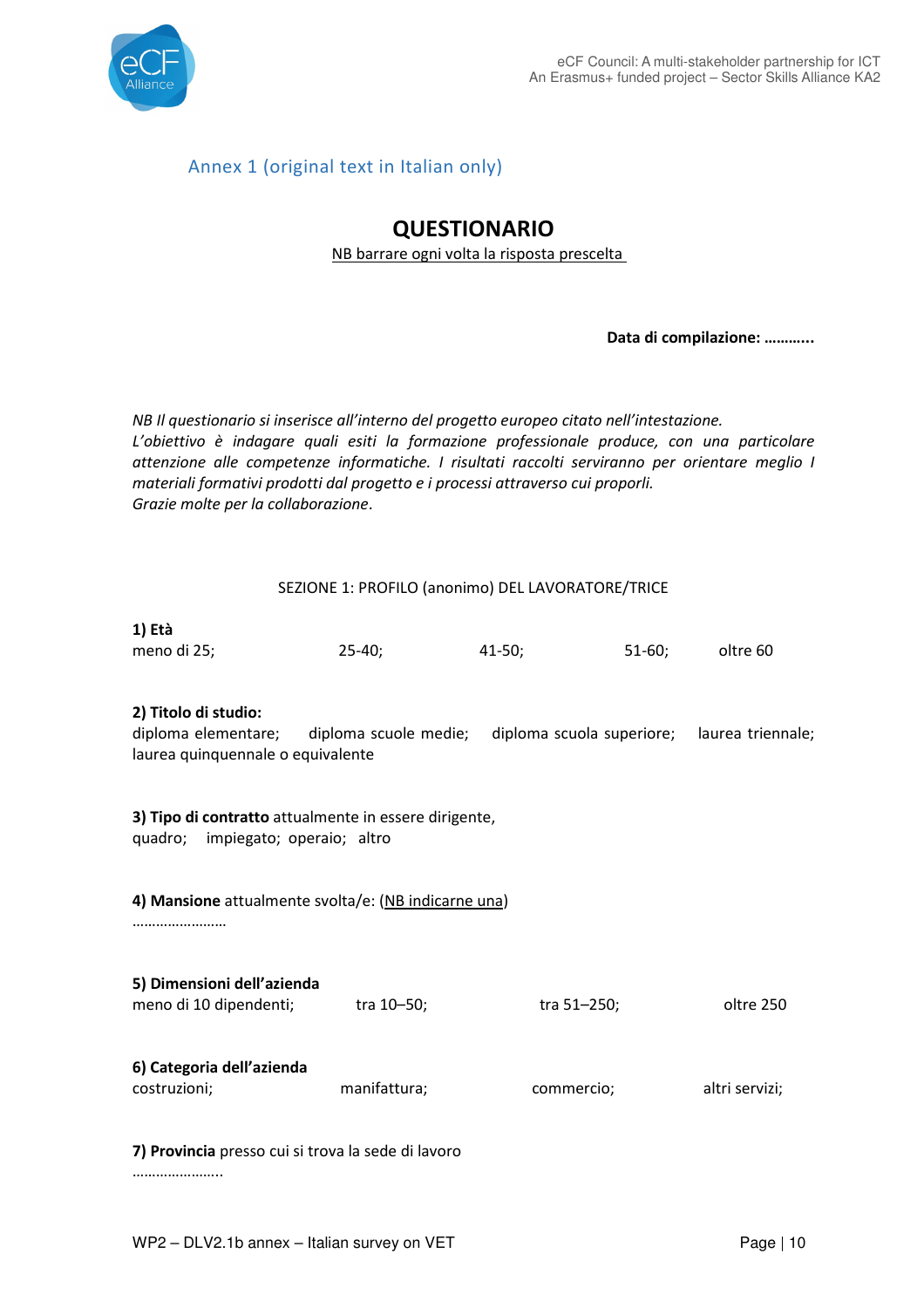

#### 8) Carriera lavorativa

lavoratore molto mobile (negli ultimi 7 anni ha cambiato più di 4 posti di lavoro); lavoratore abbastanza mobile (negli ultimi 7 anni ha cambiato tra 2 e 4 posti di lavoro) lavoratore poco mobile (negli ultimi 7 anni ha cambiato al massimo una volta il posto di lavoro)

#### SEZIONE 2: PROCESSI ED ESITI DELLA FORMAZIONE

| 1                                                         | 2                                                                                                                                                                                 | 9) Quanti corsi professionali della durata di almeno 15 ore ha seguito negli ultimi 7 anni ?<br>3                                                                                             | 4 o oltre |
|-----------------------------------------------------------|-----------------------------------------------------------------------------------------------------------------------------------------------------------------------------------|-----------------------------------------------------------------------------------------------------------------------------------------------------------------------------------------------|-----------|
| Molto                                                     | 10) Ritiene che i corsi professionali di cui sopra siano stati utili per migliorare<br>le competenze e le conoscenze relative allo svolgimento del suo lavoro?<br>abbastanza      | poco                                                                                                                                                                                          | per nulla |
| un miglioramento della sua carriera lavorativa ?<br>Molto | 11) Ritiene che i corsi professionali siano stati utili per conseguire<br>abbastanza                                                                                              | poco                                                                                                                                                                                          | per nulla |
| Sì;<br>No                                                 | 12) Nella sua vita ha mai svolto formazione attraverso strumenti on line?                                                                                                         |                                                                                                                                                                                               |           |
|                                                           | (Saltare se si è risposto NO alla domanda precedente)<br>13) Che livello di soddisfazione media ha ottenuto dai corsi on line?<br>Ho abbandonato spesso o sempre prima della fine | Ho seguito tendenzialmente fino alla fine, ma avrei preferito un corso in presenza fisica<br>La formazione on line ha risposto meglio alle mie attese rispetto ad un corso in presenza fisica |           |
| Molto                                                     | (Compilare solo se si è risposto SI' alla domanda precedente)<br>14) Il percorso on line le è stato utile per la sua carriera lavorativa<br>abbastanza                            | poco                                                                                                                                                                                          | per nulla |
| Sì;<br>No                                                 | appositamente dedicate alla formazione online dei lavoratori?                                                                                                                     | 15) Nella sua azienda sono presenti programmi o strumenti (sito web, App, MOOC)                                                                                                               |           |
|                                                           |                                                                                                                                                                                   |                                                                                                                                                                                               |           |

16) Ha mai seguito corsi (on line o in presenza fisica) che hanno dato luogo a una certificazione No; Attestato di frequenza; Diploma/certificazione